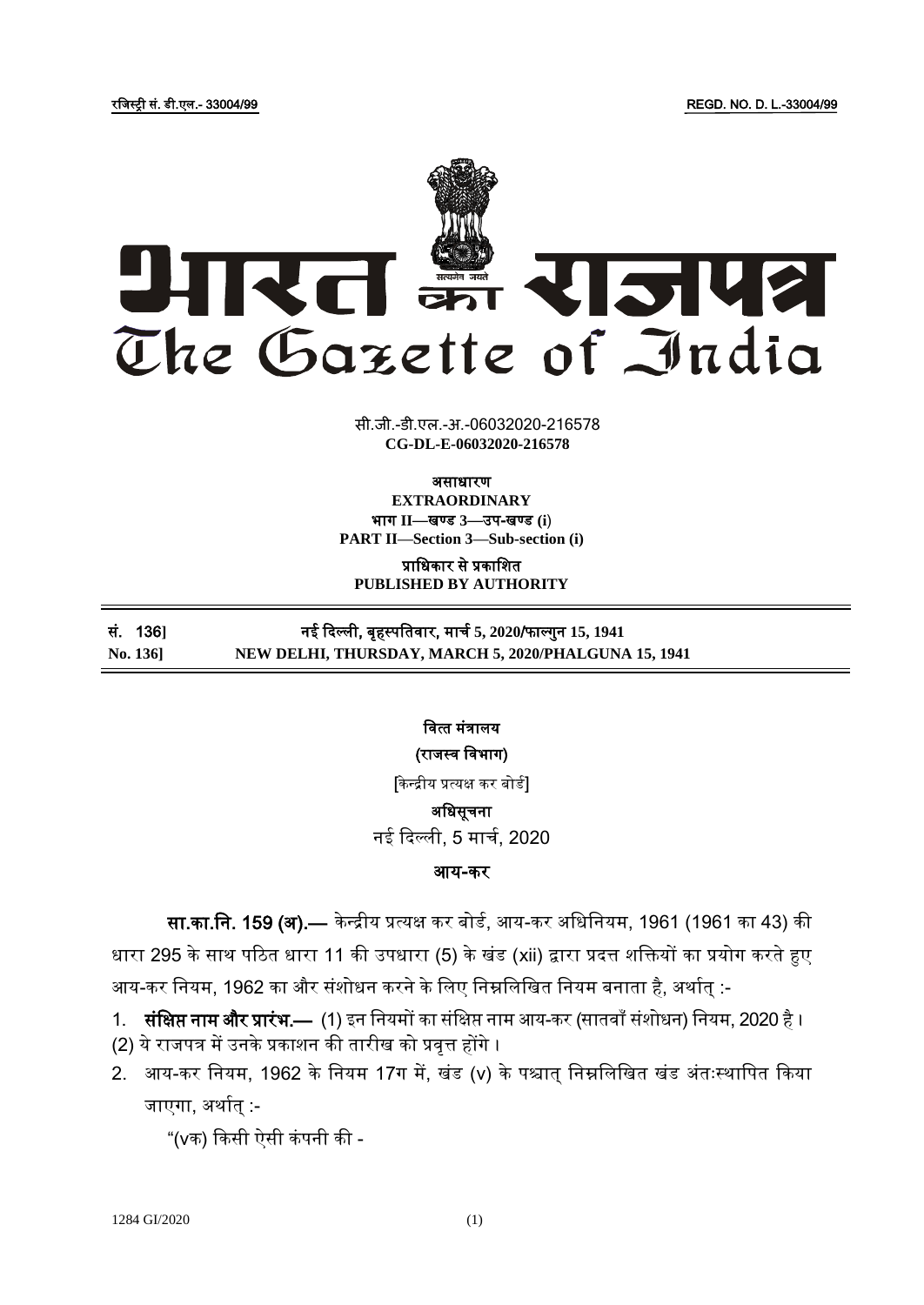- (अ) जो भारत और विदेशों में खुदरा संदाय प्रणाली या डिजिटल संदाय निपटान या ऐसे समान क्रियाकलापों के ऐसे प्रचालन में लगी हुई है और जो इस प्रयोजन के लिए भारतीय रिजर्व बैंक द्वारा अनुमोदित है ; और
- (आ) जिसके साधारण शेयरों का कम से कम इक्यावन प्रतिशत भारत के राष्टीय संदाय निगम द्वारा धाठरत हैं ।

साधारण अंश पंजी या बंधपत्रों या डिबेंचरों में, संदाय और निपटान प्रणाली अधिनियम, 2007 की धारा 4 के अधीन प्राधिकृत किसी व्यक्ति द्वारा किया गया विनिधान ।"

> [अजधसूचना सं.15/2020/ फा.सं.370142/5/2020-टीपीएल] नेहा सहाय, अवर सचिव (कर नीति और विधायन प्रभाग)

ठटप्पण: मूल जनयम भारत के रािपत्र, असाधारण, भाग II, खंड 3, उपखंड (ii) में संखयांक का.आ.969(अ), तारीख 26 माचड, 1962 द्वारा प्रकाजित दकए गए थे और अजधसूचना संखयांक सा.का.नि 124(अ) तारीख 17 फरवरी. 2020 द्वारा उनका अंतिम संशोधन किया गया था ।

## **MINISTRY OF FINANCE (Department of Revenue)** [CENTRAL BOARD OF DIRECT TAXES] **NOTIFICATION** New Delhi, the 5th March, 2020 **INCOME-TAX**

 **G.S.R. 159(E). –**In exercise of the powers conferred by clause (xii) of sub-section (5) of section 11 read with section 295 of the Income-tax Act, 1961 (43 of 1961), the Central Board of Direct Taxes hereby makes the following rules further to amend the Income-tax Rules, 1962, namely: -

1. **Short title and commencement.** — (1) These rules may be called the Income-tax ( $7<sup>th</sup>$ Amendment) Rules, 2020.

(2) They shall come into force on the date of their publication in the Official Gazette.

2. In the Income-tax Rules, 1962, in rule 17C, after clause (v), the following clause shall be inserted, namely: -

"(va) investment made by a person, authorised under section 4 of the Payment and Settlement Systems Act, 2007, in the equity share capital or bonds or debentures of a company —

- (A) which is engaged in operations of retail payments system or digital payments settlement or similar activities in India and abroad and is approved by the Reserve Bank of India for this purpose; and
- (B) in which at least fifty-one per cent of equity shares are held by National Payments Corporation of India."

[Notification No. 15/2020/ F.No. 370142/5/2020-TPL] NEHA SAHAY, Under Secy. (Tax Policy and Legislation Division